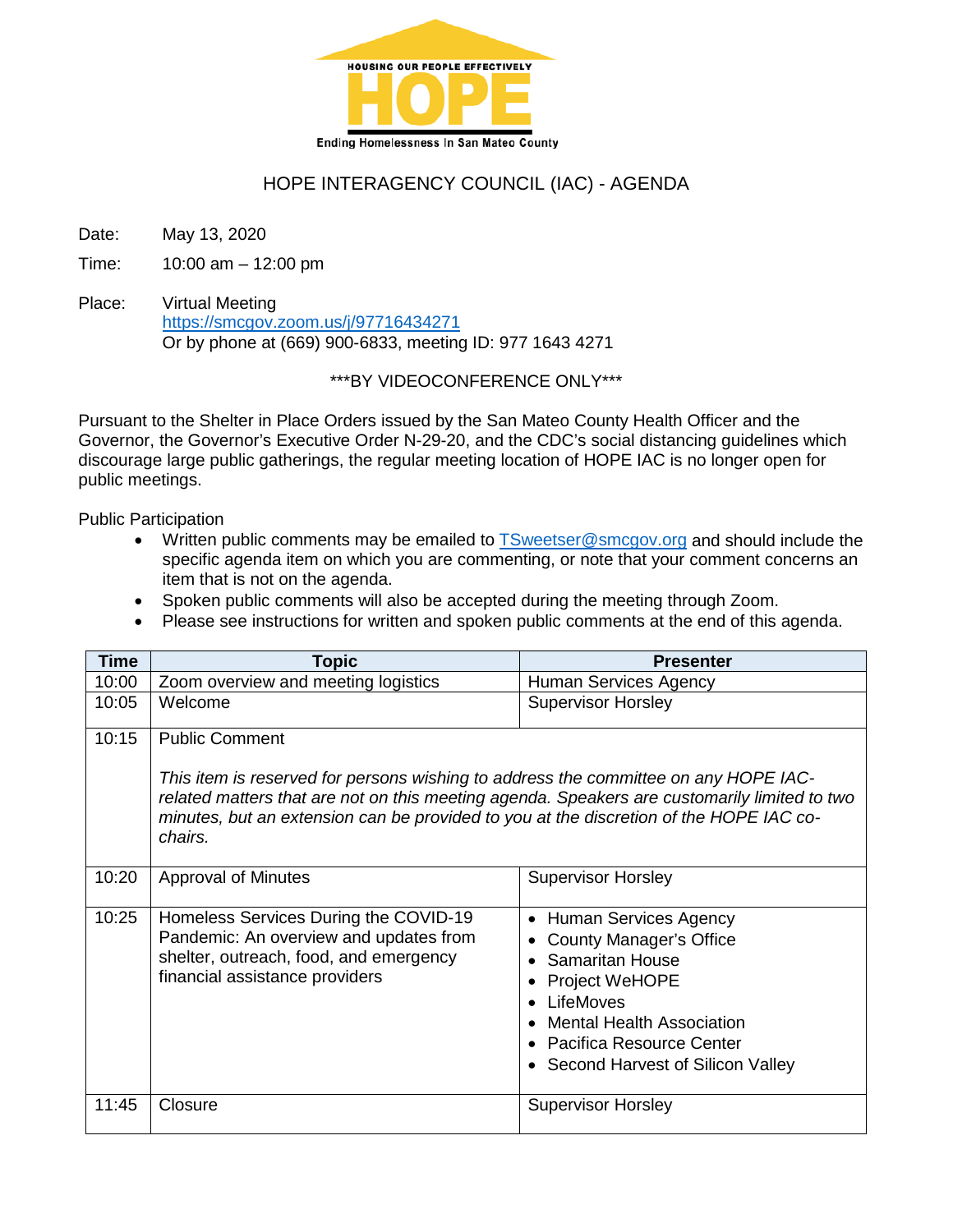### Remaining 2020 meeting dates: August 12 and November 4

*Meetings are accessible to people with disabilities. Individuals who need special assistance or a disability-related modification or accommodation (including auxiliary aids or services) to participate in this meeting, or who have a disability and wish to request an alternative format for the agenda, meeting notice, agenda packet or other writings that may be distributed at the meeting, should contact Tammie Sweetser at least 2 working days before the meeting at (650) 802-5116 and/or [tsweetser@smcgov.org.](mailto:tsweetser@smcgov.org) Notification in advance of the meeting will enable the Council to make reasonable arrangements to ensure accessibility to this meeting and the materials related to it. Attendees to this meeting are reminded that other attendees may be sensitive to various chemical based products.*

# **Instructions for Public Comment During Videoconference Meetings**

During videoconference meetings of the HOPE IAC members of the public may address the HOPE IAC members as follows:

### **\*Written Comments:**

Written public comments may be emailed in advance of the meeting. Please read the following instructions carefully:

- 1. Your written comment should be emailed to [TSweetser@smcgov.org](mailto:TSweetser@smcgov.org)
- 2. Your email should include the specific agenda item on which you are commenting, or note that your comment concerns an item that is not on the agenda.
- 3. Members of the public are limited to one comment per agenda item.
- 4. The length of the emailed comment should be commensurate with the two minutes customarily allowed for verbal comments, which is approximately 250-300 words.
- 5. If your emailed comment is received at least 24 hours prior to the meeting, it will be provided to the HOPE IAC members and made publicly available on the HOPE IAC website along with the agenda. We cannot guarantee that e-mails received less than 24 hours before the meeting will be read during the meeting but such emails will still be included in the administrative record of the meeting.

# **\*Spoken Comments:**

Spoken public comments will be accepted during the meeting through Zoom. Please read the following instructions carefully:

1. The May 13, 2020 HOPE IAC meeting may be accessed through Zoom online at

#### <https://smcgov.zoom.us/j/97716434271>

The meeting ID is: 977 1643 4271. The May 13, 2020 HOPE IAC meeting may also be accessed via telephone by dialing (669) 900-6833. Enter the meeting ID: 977 1643 4271 then press #.

2. You may download the Zoom client or connect to the meeting using an internet browser. If using your browser, make sure you are using a current, up-to-date browser: Chrome 30+, Firefox 27+, Microsoft Edge 12+, Safari 7+. Certain functionality may be disabled in older browsers including Internet Explorer.